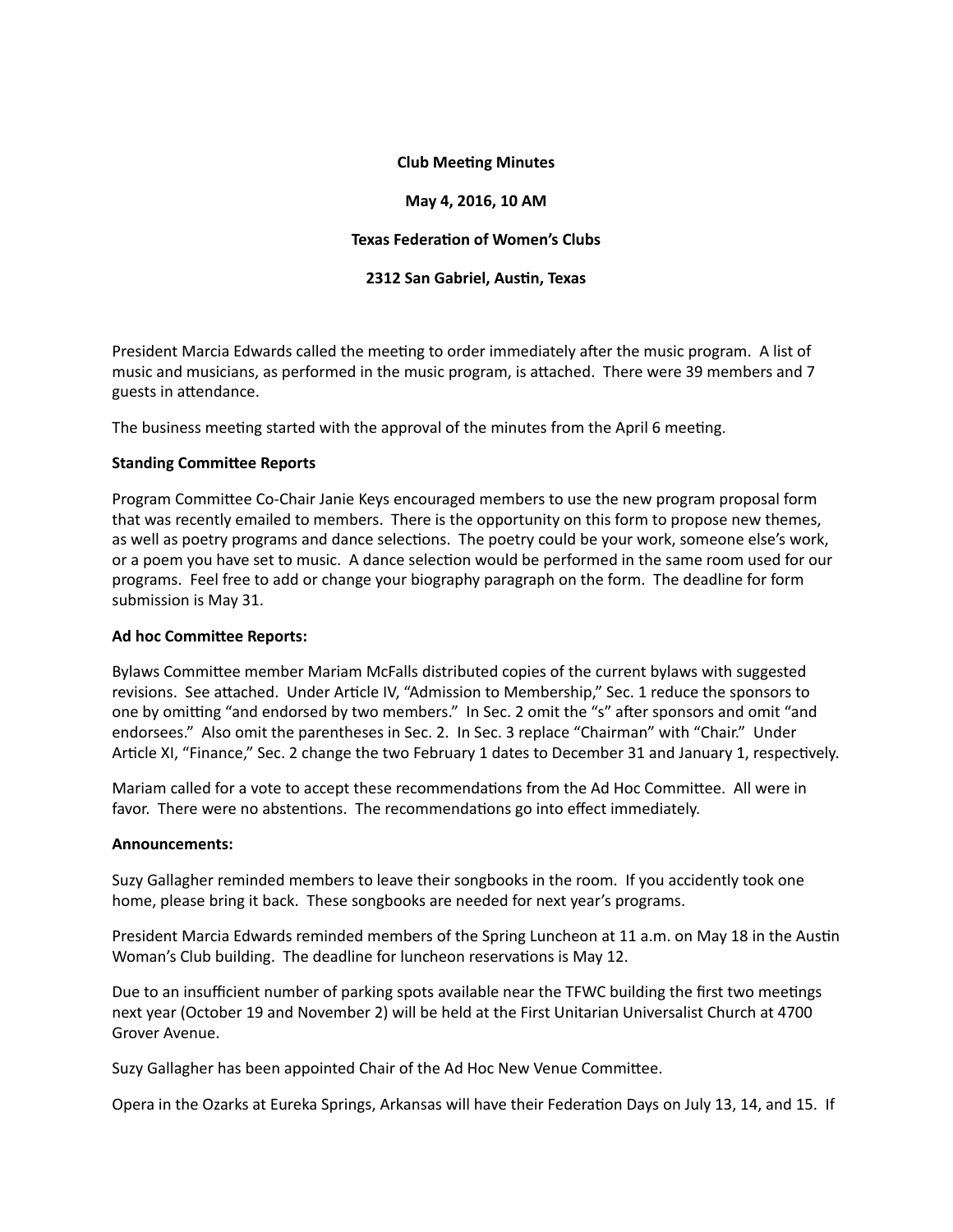you are interested in attending, please call Lee Meyer.

Nan Hampton reminded members of the Salon Concerts program on Saturday, May 7 at 7 p.m. It will be held at the Mexic-Arte Museum at 419 Congress Avenue.

The meeting was adjourned at 11:16 a.m.

Submitted by:

Virginia Kniesner

Recording Secretary

\*National Music Week, NFMC May 1-8, 2016

Theme: "Music...Notes to the Future"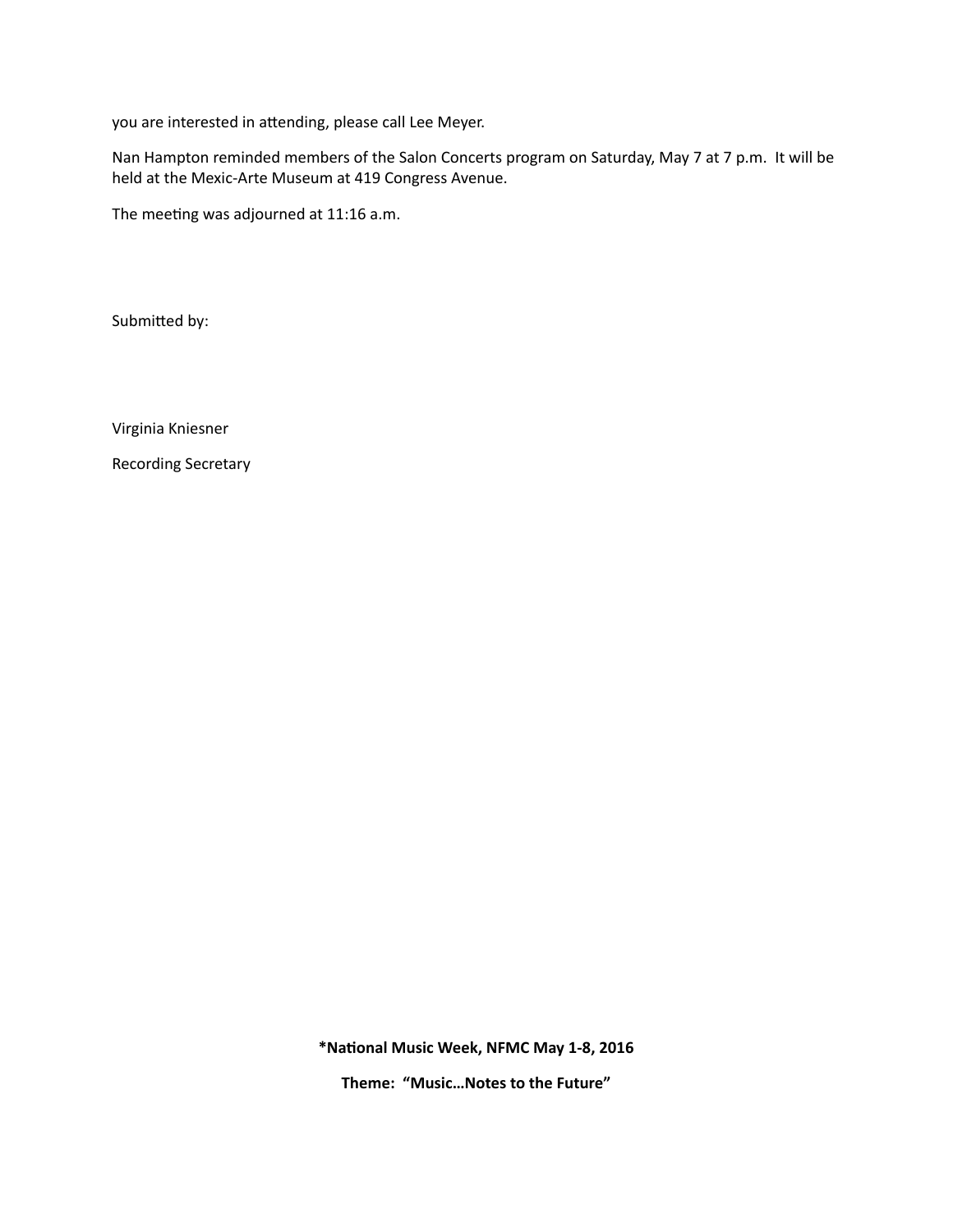## **May 4, 2016**

# List of music and musicians, as performed.

| Program Leader:           | Nan Hampton             |                                   |
|---------------------------|-------------------------|-----------------------------------|
| <b>Collect Leader:</b>    | Marth Cook              |                                   |
| Together We Sing:         | <b>Smiles</b> (p. 38)   |                                   |
|                           | Russell Gregory, leader |                                   |
|                           | Mary Parse, piano       |                                   |
|                           |                         |                                   |
| Program                   |                         |                                   |
| Partita No. 2 in C minor  |                         | Johann Sebastian Bach (1685-1750) |
| Sarabande                 |                         |                                   |
| Rondeau                   |                         |                                   |
| Mary Parse, piano         |                         |                                   |
|                           |                         |                                   |
| Piano Trio, No. 1, Op. 63 |                         | Robert Schumann (1810-1856)       |
| Mit Feuer                 |                         |                                   |
| Rachel May, violin        |                         |                                   |
| Terri Freeland, cello     |                         |                                   |
| Robert Centeno, piano     |                         |                                   |
|                           |                         |                                   |
| Parlami d'amore Mariu     |                         | Cesare Bixio (1896-1978)          |
|                           |                         | Ennio Neri (1891-1985)            |
| Torna a Surriento         |                         | Ernesto de Curtis (1875-1856)     |
|                           |                         |                                   |
| O Sole Mio                |                         | Edwardo de Capua (1865-1917)      |
|                           |                         | Giovanni Capurro (1859-1920)      |
|                           |                         |                                   |